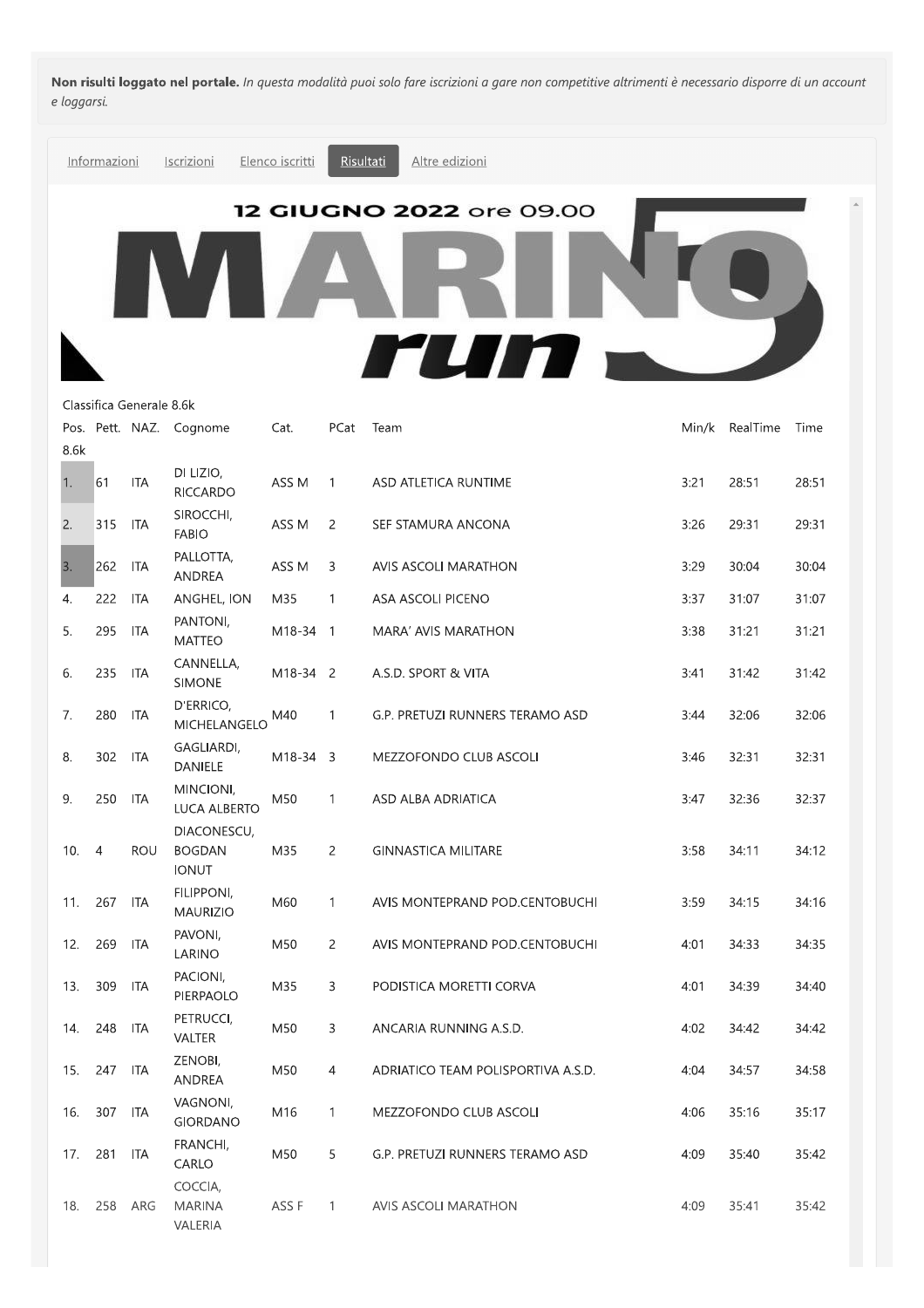| 19. | 288 | ITA        | LAURENZI,<br><b>WALTER</b>        | M50      | 6              | <b>GRUPPO PODISTICO AVIS VAL VIBR</b> | 4:10 | 35:53 | 35:55 |
|-----|-----|------------|-----------------------------------|----------|----------------|---------------------------------------|------|-------|-------|
| 20. | 303 | ITA        | MANCINI,<br><b>VINCENZO</b>       | M45      | $\mathbf{1}$   | MEZZOFONDO CLUB ASCOLI                | 4:11 | 36:05 | 36:06 |
| 21. | 256 | <b>ITA</b> | CONCETTONI,<br><b>EMILIO</b>      | M18-34 4 |                | ASD PORTO SAN GIORGIO RUNNERS         | 4:11 | 36:05 | 36:06 |
| 22. | 245 | <b>ITA</b> | GIAMPIETRO,<br><b>MAURO</b>       | M40      | 2              | ADRIATICO TEAM POLISPORTIVA A.S.D.    | 4:13 | 36:21 | 36:23 |
| 23. | 239 | <b>ITA</b> | ABBADINI,<br>PASQUALINO           | M55      | 1              | ADRIATICO TEAM POLISPORTIVA A.S.D.    | 4:14 | 36:28 | 36:29 |
| 24. | 220 | <b>ITA</b> | GRIMALDI,<br>PIERPAOLO            | M45      | 2              | A.P.D. ECOLOGICA 'G'                  | 4:15 | 36:36 | 36:37 |
| 25. | 254 | ITA        | VIRGILI,<br><b>ALBERTO</b>        | M60      | 2              | ASD ATLETICA CINGOLI                  | 4:16 | 36:43 | 36:44 |
| 26. | 233 | ITA        | RE, MATTEO                        | M18-34 5 |                | A.S.D. RUNNING TEAM D'LU MONT         | 4:16 | 36:48 | 36:49 |
| 27. | 263 | ITA        | SACRIPANTI,<br><b>ATTILIO</b>     | M50      | 7              | AVIS ASCOLI MARATHON                  | 4:18 | 37:02 | 37:04 |
| 28. | 305 | ITA        | PROIETTI, LUIGI M55               |          | 2              | MEZZOFONDO CLUB ASCOLI                | 4:19 | 37:07 | 37:07 |
| 29. | 255 | ITA        | LATINI, ANDREA M35                |          | 4              | ASD COLOGNA SPIAGGIA                  | 4:22 | 37:34 | 37:35 |
| 30. | 286 | <b>ITA</b> | DI SALVATORE,<br><b>LUCA</b>      | M40      | 3              | <b>GRUPPO PODISTICO AVIS VAL VIBR</b> | 4:23 | 37:45 | 37:46 |
| 31. | 283 | <b>ITA</b> | MARIANO,<br><b>BARBARA</b>        | ASS F    | 2              | G.P. PRETUZI RUNNERS TERAMO ASD       | 4:24 | 37:57 | 37:58 |
| 32. | 306 | <b>ITA</b> | SENNECA,<br><b>MASSIMO</b>        | M45      | 3              | MEZZOFONDO CLUB ASCOLI                | 4:28 | 38:25 | 38:26 |
| 33. | 294 | <b>ITA</b> | DI LORENZO,<br>ALEX               | M35      | 5              | MARA' AVIS MARATHON                   | 4:28 | 38:24 | 38:26 |
| 34. | 266 | ITA        | DE DONATIS,<br><b>GIUSEPPE</b>    | M60      | 3              | AVIS MONTEPRAND POD.CENTOBUCHI        | 4:31 | 38:54 | 38:56 |
| 35. | 224 | <b>ITA</b> | GENTILI,<br><b>ALBERTO</b>        | M60      | 4              | ATLETICA AVIS SARNANO                 | 4:32 | 39:05 | 39:05 |
| 36. | 241 | ITA        | <b>BOTTONE,</b><br>ANGELO         | M50      | 8              | ADRIATICO TEAM POLISPORTIVA A.S.D.    | 4:33 | 39:09 | 39:11 |
| 37. | 230 | <b>ITA</b> | FALLERONI, PIER<br><b>GIACOMO</b> | M40      | 4              | A.S.D. RUNNING TEAM D'LU MONT         | 4:33 | 39:11 | 39:14 |
| 38. | 274 | <b>ITA</b> | COSENZA,<br><b>FABRIZIO</b>       | M55      | 3              | G.P. AVIS SPINETOLI PAGLIARE          | 4:35 | 39:22 | 39:25 |
| 39. | 275 | ITA        | SCARAMUCCI,<br><b>DEBORA</b>      | ASS F    | 3              | G.P. AVIS SPINETOLI PAGLIARE          | 4:35 | 39:28 | 39:30 |
| 40. | 301 | ITA        | D'OTTAVI,<br><b>MIMMO</b>         | M55      | 4              | MEZZOFONDO CLUB ASCOLI                | 4:35 | 39:32 | 39:32 |
| 41. | 246 | ITA        | RICCI, MATTEO                     | M40      | 5              | ADRIATICO TEAM POLISPORTIVA A.S.D.    | 4:36 | 39:30 | 39:35 |
| 42. | 284 | ITA        | GUIDARA,<br><b>EDOARDO</b>        | M65      | $\mathbf{1}$   | GRUPPO PODISTICO AMATORI TERAMO       | 4:36 | 39:34 | 39:37 |
| 43. | 291 | <b>ITA</b> | OREFICE,<br><b>MICHELE</b>        | M55      | 5              | I PODISTI DI NEMO                     | 4:36 | 39:34 | 39:37 |
| 44. | 261 | <b>ITA</b> | MONALDI,<br><b>ERMINDO</b>        | M45      | $\overline{4}$ | AVIS ASCOLI MARATHON                  | 4:36 | 39:36 | 39:40 |
| 45. | 253 | ITA        | GENTILETTI,<br>PATRIZIA           | F55      | $\mathbf{1}$   | ASD ATLETICA CINGOLI                  | 4:40 | 40:05 | 40:09 |
| 46. | 287 | <b>ITA</b> | <b>GUERCIONI,</b><br>ADAMO        | M50      | 9              | <b>GRUPPO PODISTICO AVIS VAL VIBR</b> | 4:40 | 40:11 | 40:15 |
| 47. | 272 | ITA        | CAPOFERRI,<br>PASQUALINO          | M60      | 5              | G.P. AVIS SPINETOLI PAGLIARE          | 4:41 | 40:20 | 40:22 |
| 48. | 54  | <b>ITA</b> | COLONNELLA,<br>ANGELO             | M55      | 6              | ASA ASCOLI PICENO                     | 4:43 | 40:36 | 40:39 |
| 49. | 282 | <b>ITA</b> | GIANSANTE,<br><b>MARINO</b>       | M45      | 5              | G.P. PRETUZI RUNNERS TERAMO ASD       | 4:49 | 41:29 | 41:30 |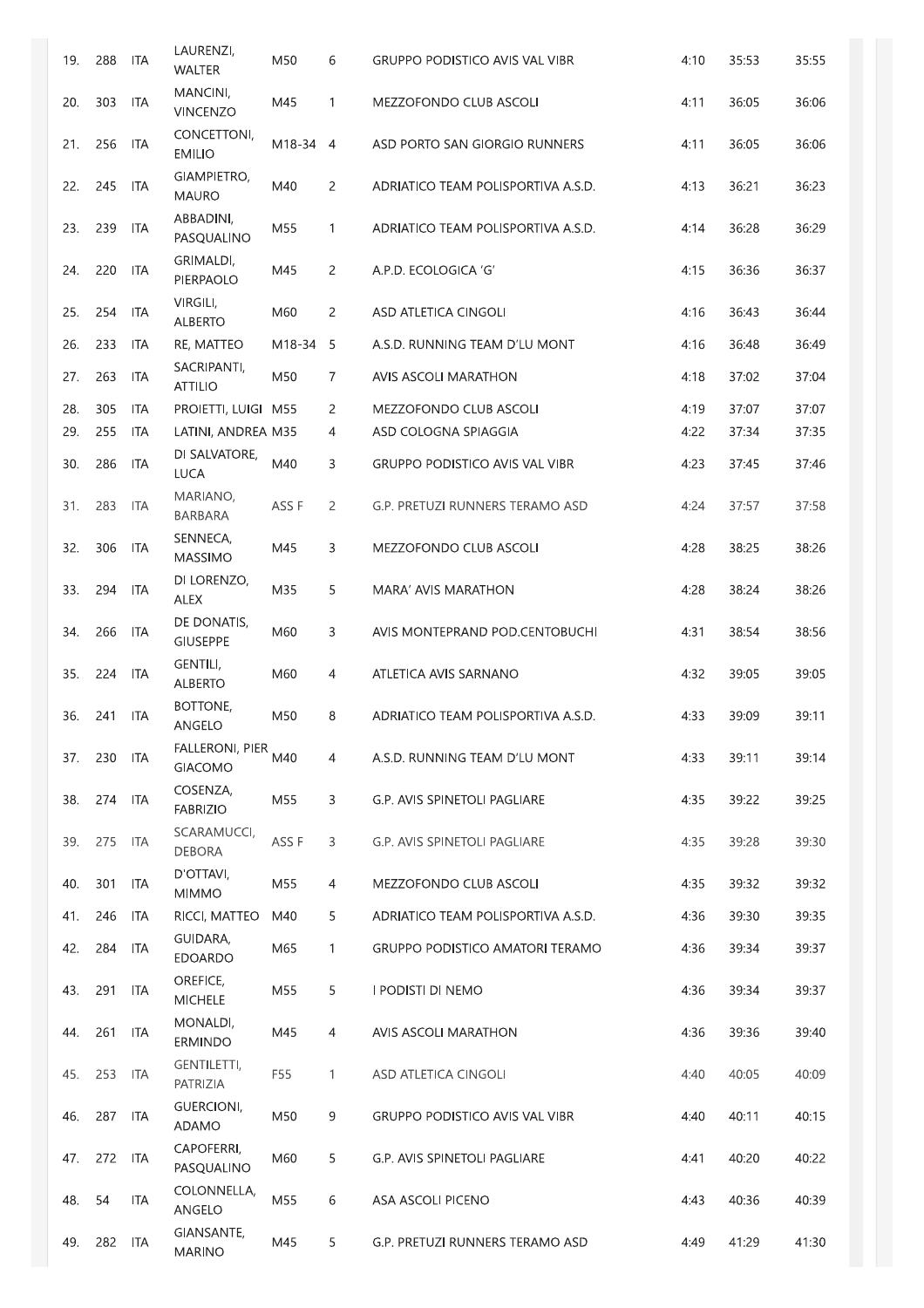| 50. | 265 | <b>ITA</b> | CASTELLI,<br><b>MARCELLO</b>        | M65      | 2              | AVIS MONTEPRAND POD.CENTOBUCHI        | 4:50 | 41:31 | 41:35 |
|-----|-----|------------|-------------------------------------|----------|----------------|---------------------------------------|------|-------|-------|
| 51. | 238 | <b>ITA</b> | <b>GIOBBI, LUIGI</b>                | M60      | 6              | A.S.D. SPORT & VITA                   | 4:50 | 41:38 | 41:40 |
| 52. | 252 | <b>ITA</b> | VIOZZI, LUCA                        | M35      | 6              | ASD ATLETICA AVIS SARNANO             | 4:51 | 41:44 | 41:45 |
| 53. | 273 | <b>ITA</b> | CAPONE,<br>CARLO                    | M55      | $\overline{7}$ | G.P. AVIS SPINETOLI PAGLIARE          | 4:52 | 41:53 | 41:59 |
| 54. | 299 | <b>ITA</b> | CLERICI,<br>CORRADO                 | M50      | 10             | MEZZOFONDO CLUB ASCOLI                | 4:54 | 42:12 | 42:13 |
| 55. | 300 | <b>ITA</b> | COSTANTINI,<br>MARIELE              | F45      | 1              | MEZZOFONDO CLUB ASCOLI                | 4:54 | 42:11 | 42:13 |
| 56. | 313 | ITA        | D'EGIDIO,<br><b>SIMONE</b>          | M18-34 6 |                | RUNCARD FIDAL                         | 4:55 | 42:16 | 42:20 |
| 57. | 53  | <b>ITA</b> | PANICHI,<br><b>GIORGIO</b>          | M60      | 7              | ASA ASCOLI PICENO                     | 4:56 | 42:25 | 42:27 |
| 58. | 243 | ITA        | DI SABATINO,<br><b>PIERLUIGI</b>    | M35      | 7              | ADRIATICO TEAM POLISPORTIVA A.S.D.    | 4:56 | 42:25 | 42:30 |
| 59. | 268 | <b>ITA</b> | PARTEMI, ANNA F55                   |          | $\overline{2}$ | AVIS MONTEPRAND POD.CENTOBUCHI        | 4:58 | 42:42 | 42:46 |
| 60. | 270 | <b>ITA</b> | POLINI,<br><b>CLAUDIO</b>           | M60      | 8              | AVIS MONTEPRAND POD.CENTOBUCHI        | 4:59 | 42:50 | 42:54 |
| 61. | 43  | <b>ITA</b> | RODILOSSI,<br><b>GIANLUCA</b>       | M50      | 11             | A.S.D. RUNNING RIVIERA PALME          | 5:01 | 43:05 | 43:09 |
| 62. | 219 | ITA        | D'AGOSTINO,<br>PATRIZIA             | F45      | $\overline{c}$ | A.P.D. ECOLOGICA 'G'                  | 5:01 | 43:05 | 43:11 |
| 63. | 221 | <b>ITA</b> | TRIBUANI,<br>PIETRO                 | M55      | 8              | A.P.D. ECOLOGICA 'G'                  | 5:01 | 43:05 | 43:11 |
| 64. | 259 | ITA        | FIORAVANTI,<br><b>ANTONIO</b>       | M55      | 9              | AVIS ASCOLI MARATHON                  | 5:01 | 43:11 | 43:14 |
| 65. | 236 | <b>ITA</b> | CAPRARO, TONI M45                   |          | 6              | A.S.D. SPORT & VITA                   | 5:02 | 43:16 | 43:23 |
| 66. | 251 | <b>ITA</b> | MORICONI,<br>NICOLO'                | M16      | 2              | ASD ATLETICA AVIS SARNANO             | 5:03 | 43:28 | 43:30 |
| 67. | 223 | ITA        | <b>BISCONTI,</b><br><b>GIUSEPPE</b> | M40      | 6              | A.S.D. ATLETICA CIVITANOVA            | 5:03 | 43:26 | 43:31 |
| 68. | 296 | ITA        | SANGINESI,<br>LUCIA                 | F50      | $\mathbf{1}$   | MARA' AVIS MARATHON                   | 5:03 | 43:27 | 43:32 |
| 69. | 225 | <b>ITA</b> | DIOMEDI,<br><b>ENRICO</b>           | M50      | 12             | A.S.D. PICCHIO RUNNING                | 5:06 | 43:49 | 43:55 |
| 70. | 297 | <b>ITA</b> | TALAMONTI,<br><b>TONINO</b>         | M50      | 13             | MARA' AVIS MARATHON                   | 5:07 | 44:01 | 44:05 |
| 71. | 292 | <b>ITA</b> | <b>VESPERINI,</b><br><b>LUIGI</b>   | M70      | $\mathbf{1}$   | I PODISTI DI NEMO                     | 5:16 | 45:14 | 45:17 |
| 72. | 285 | <b>ITA</b> | CECANECCHIA,<br><b>GIANLUCA</b>     | M45      | $\overline{7}$ | <b>GRUPPO PODISTICO AVIS VAL VIBR</b> | 5:16 | 45:12 | 45:18 |
| 73. | 237 | <b>ITA</b> | GENIO,<br>DANIELA                   | F35      | $\mathbf{1}$   | A.S.D. SPORT & VITA                   | 5:22 | 46:07 | 46:10 |
| 74. | 298 | ITA        | CAMPANELLA,<br><b>ANTONIO</b>       | M55      | 10             | MEZZOFONDO CLUB ASCOLI                | 5:24 | 46:20 | 46:27 |
| 75. | 312 | ITA        | ORSOLINI,<br>SONIA                  | F55      | 3              | RUNCARD FIDAL                         | 5:25 | 46:35 | 46:39 |
| 76. | 240 | ITA        | BELLOCCHIO,<br><b>EMANUELA</b>      | F50      | $\overline{2}$ | ADRIATICO TEAM POLISPORTIVA A.S.D.    | 5:28 | 47:05 | 47:08 |
| 77. | 257 | ITA        | GIOMMARINI,<br><b>FABIO</b>         | M35      | 8              | ASD PORTO SAN GIORGIO RUNNERS         | 5:31 | 47:21 | 47:27 |
| 78. | 311 | ITA        | ALLEVI,<br>CRISTIANO                | M45      | 8              | RUNCARD FIDAL                         | 5:33 | 47:39 | 47:44 |
| 79. | 232 | <b>ITA</b> | <b>IACONI, MERI</b>                 | F50      | 3              | A.S.D. RUNNING TEAM D'LU MONT         | 5:33 | 47:44 | 47:47 |
| 80. | 50  | <b>ITA</b> | ZUCCARI,<br><b>GUIDO</b>            | M40      | $\overline{7}$ | RUNCARD FIDAL                         | 5:34 | 47:48 | 47:53 |